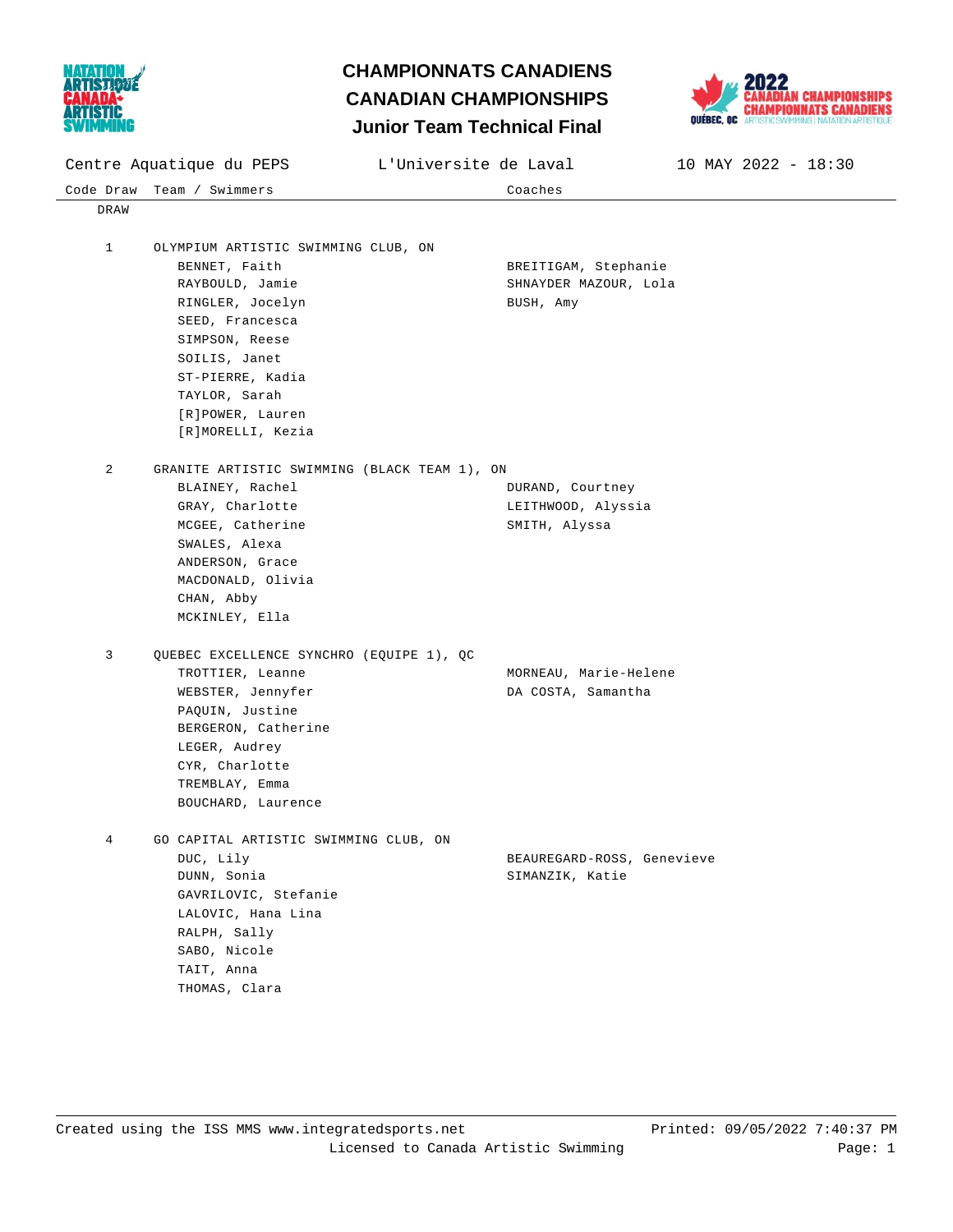

## **Junior Team Technical Final CHAMPIONNATS CANADIENS CANADIAN CHAMPIONSHIPS**



Code Draw Team / Swimmers Coaches Centre Aquatique du PEPS L'Universite de Laval 10 MAY 2022 - 18:30 5 CALGARY AQUABELLES (RIVERDANCE-MM), AB ALBINUS, Harmony **MCLEAN**, Maxime COLBOURNE, Leia HRSTIC, Bailey KING, Annika RIDDELL, Mackenzie ROJAS, Eliana SEYMOUR, Jayla STANTON, Shae [R]SPEERS, Emily 6 MONTREAL SYNCHRO (MS), QC CONTRERAS JAIME, Adriana CURTIS, Melina PALLARD, Tia Ella en el establecer en el ELBABA, Salma REHEL, Sarah ROJAS, Daliane 7 CALGARY KILLARNEY ARTISTIC SWIM CLUB, AB CHERNOFF, Aurora **MARCOTTE, Elise** CORNELIUS, Kate LAROSE, Pam EGERT, Kendyl MCKENNY, Alison HANZEL, Bree HOCK, Georgia HODAIE, Heeva MCILWAIN, Emma NEWMAN, Jonnie [R]MEVEL, Hallie [R]ROACH, Jenna 8 WATERLOO REGION ARTISTIC SWIMMING CLUB, ON CRITS, Nadia **HOU, Yingli** GIGGS, Eleanor JIN, Na IRVINE, Lauren and Alexander PODOSKY, Elena LOUCKS, Larissa PENNER, Danica PENTILCHUK, Indya SANDERSON, Alexis ZAVITZ, Cassandra [R]BURTON, Savannah [R]SHNAYDER, Adi